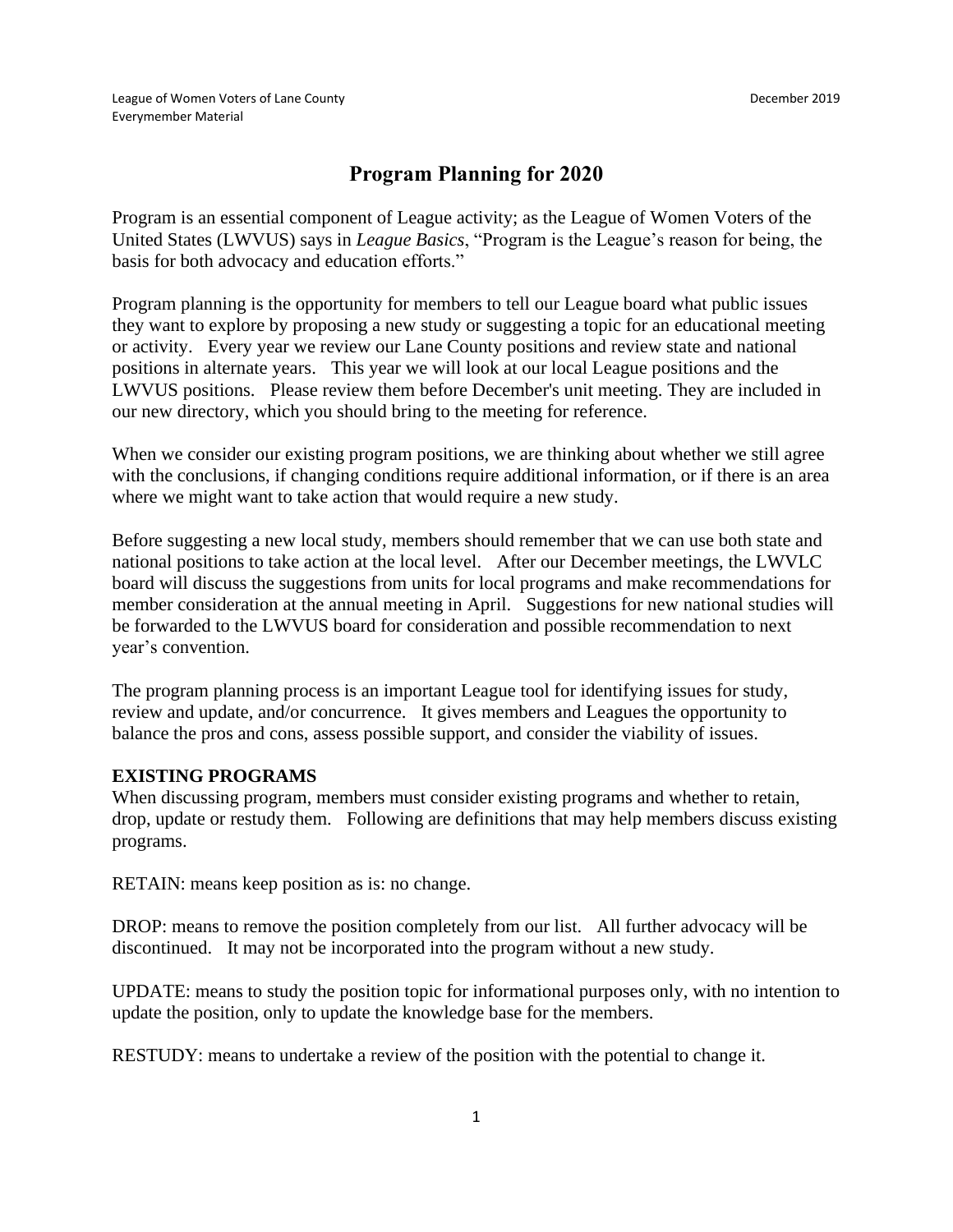League of Women Voters of Lane County **December 2019** Everymember Material

When proposing new studies, keep the following in mind:

1. What are issues of importance that are most critical in our community?

2. Will the study bring greater visibility and credibility to the League of Women Voters?

3. What issues will stir the imagination of our members and attract potential new members?

4. What studies of educational/advocacy projects would help our League to link with individuals and organizations representing different viewpoints, ages, racial or ethnic identities, or other diverse groups that are underrepresented in the League?

5. Why should the League focus its time and resources on this study or project?

6. Is the issue one that can be addressed by government action?

Also consider:

1. The issue must fall within the Principles of the League of Women Voters (see page four of the Directory for the Principles).

2. The issue should add balance to the League program and have good appeal for our members.

3. League of Women Voters' volunteer time and financial resources must be available.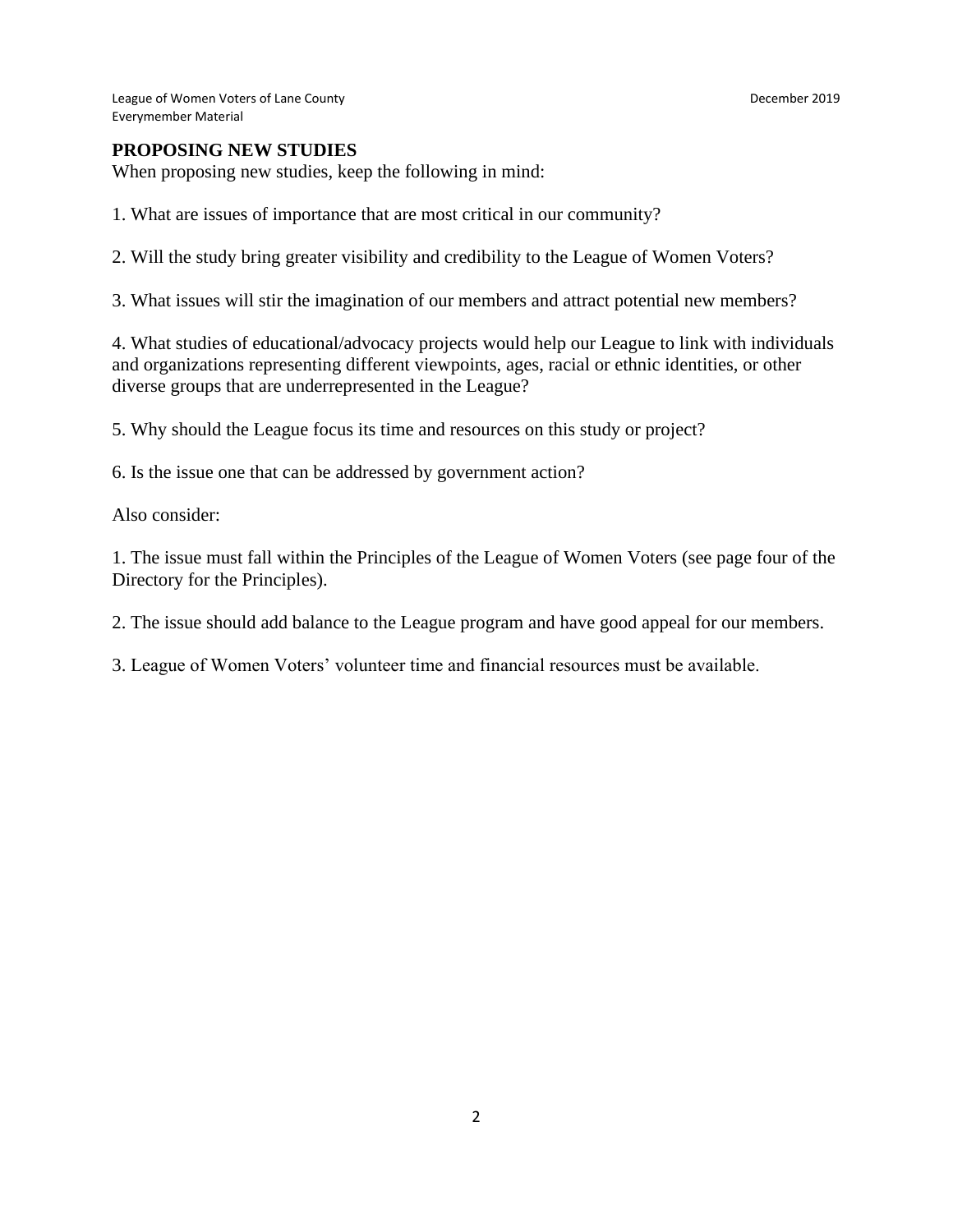| <b>LWVLC Program</b>                              |               |             |               |                |  |  |
|---------------------------------------------------|---------------|-------------|---------------|----------------|--|--|
| <b>Current Positions</b>                          | <b>Retain</b> | <b>Drop</b> | <b>Update</b> | <b>Restudy</b> |  |  |
| <b>GOVERNMENTAL STRUCTURE AND PROCESS</b>         |               |             |               |                |  |  |
| Boards, Commissions and Committees                |               |             |               |                |  |  |
| Lane County Government                            |               |             |               |                |  |  |
| <b>Urban Services</b>                             |               |             |               |                |  |  |
| <b>Structure of Local Government</b>              |               |             |               |                |  |  |
| <b>ECONOMIC POLICY</b>                            |               |             |               |                |  |  |
| Capital Improvement Financing                     |               |             |               |                |  |  |
| <b>Local Government Finance</b>                   |               |             |               |                |  |  |
| Sustainable Economic Management                   |               |             |               |                |  |  |
| Urban Renewal and Tax Increment Financing         |               |             |               |                |  |  |
|                                                   |               |             |               |                |  |  |
| <b>COMMUNITY DEVELOPMENT</b>                      |               |             |               |                |  |  |
| Housing                                           |               |             |               |                |  |  |
| Planning and Zoning                               |               |             |               |                |  |  |
| Sign Control                                      |               |             |               |                |  |  |
| Sustainable Metropolitan Management               |               |             |               |                |  |  |
| Transportation                                    |               |             |               |                |  |  |
|                                                   |               |             |               |                |  |  |
| <b>GOVERNMENTAL SERVICES</b>                      |               |             |               |                |  |  |
| <b>Elementary and Secondary School Facilities</b> |               |             |               |                |  |  |
| <b>Library Services</b>                           |               |             |               |                |  |  |
| Mental Health Services for Adults in Lane County  |               |             |               |                |  |  |
| Parklands                                         |               |             |               |                |  |  |
|                                                   |               |             |               |                |  |  |
| <b>NATURAL RESOURCES</b>                          |               |             |               |                |  |  |
| Solid Waste                                       |               |             |               |                |  |  |
| <b>SOCIAL POLICY</b>                              |               |             |               |                |  |  |
| Ending Violence in Lane County                    |               |             |               |                |  |  |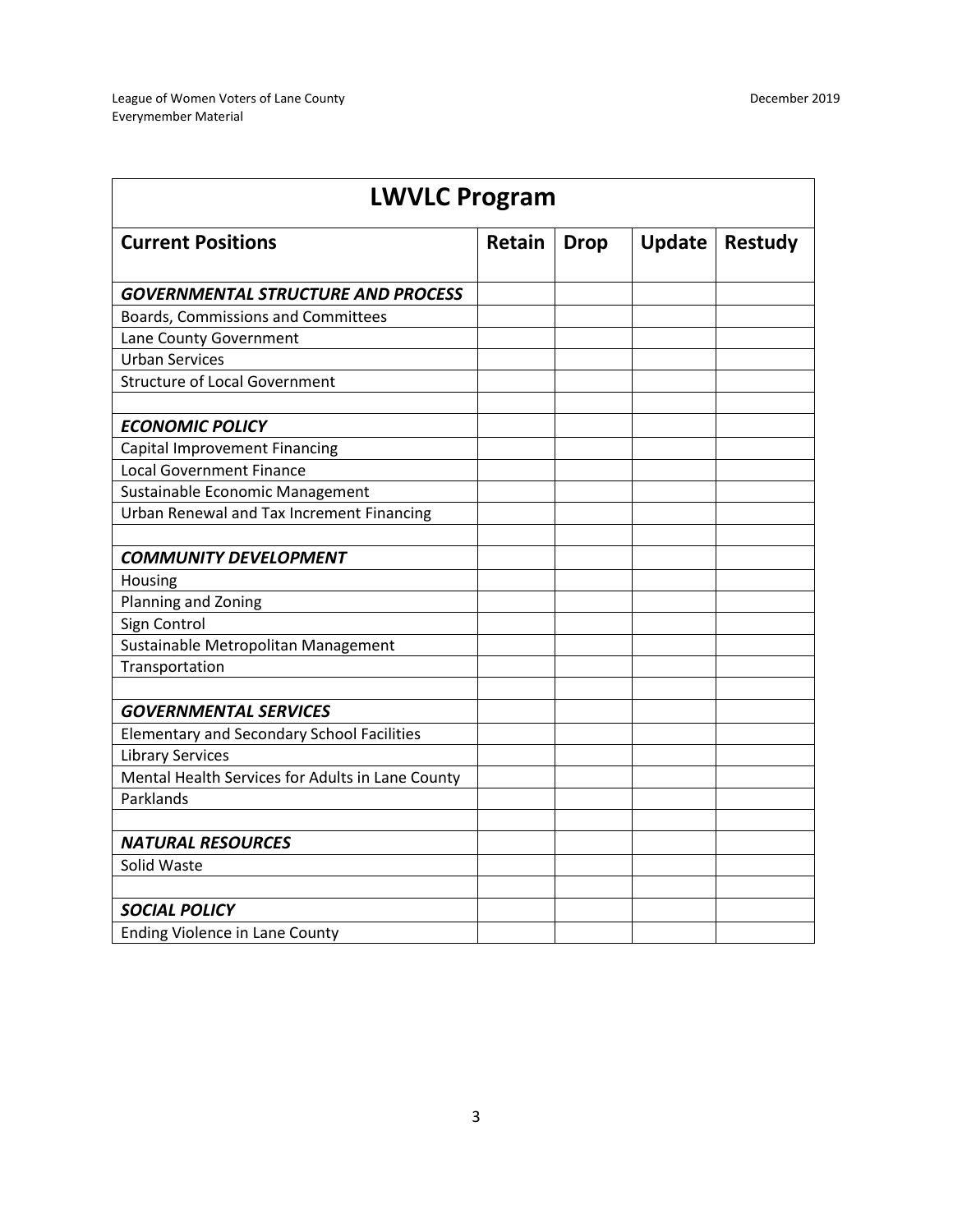| <b>LWVUS PROGRAM</b>                                            |               |             |               |                |  |  |  |
|-----------------------------------------------------------------|---------------|-------------|---------------|----------------|--|--|--|
| <b>CURRENT POSITIONS</b>                                        | <b>RETAIN</b> | <b>DROP</b> | <b>UPDATE</b> | <b>RESTUDY</b> |  |  |  |
| <b>REPRESENTATIVE GOVERNMENT</b>                                |               |             |               |                |  |  |  |
| <b>VOTING RIGHTS</b>                                            |               |             |               |                |  |  |  |
| Citizen's Right to Vote                                         |               |             |               |                |  |  |  |
| DC Self Government/Full Voting Representation                   |               |             |               |                |  |  |  |
| <b>ELECTION PROCESS</b>                                         |               |             |               |                |  |  |  |
| Apportionment                                                   |               |             |               |                |  |  |  |
| Money in Politics                                               |               |             |               |                |  |  |  |
| Redistricting                                                   |               |             |               |                |  |  |  |
| Selection of the President                                      |               |             |               |                |  |  |  |
| <b>CITIZENS' RIGHTS</b>                                         |               |             |               |                |  |  |  |
| Citizen's Right to Know/Citizen Participation                   |               |             |               |                |  |  |  |
| <b>Individual Liberties</b>                                     |               |             |               |                |  |  |  |
| <b>Constitutional Amendment Proposals</b>                       |               |             |               |                |  |  |  |
| <b>Constitutional Conventions</b>                               |               |             |               |                |  |  |  |
| Public Policy on Reproductive Choice                            |               |             |               |                |  |  |  |
| <b>CONGRESS AND THE PRESIDENCY</b>                              |               |             |               |                |  |  |  |
| Congress                                                        |               |             |               |                |  |  |  |
| The Presidency                                                  |               |             |               |                |  |  |  |
| Privatization                                                   |               |             |               |                |  |  |  |
|                                                                 |               |             |               |                |  |  |  |
| <b>INTERNATIONAL RELATIONS</b>                                  |               |             |               |                |  |  |  |
| <b>United Nations</b>                                           |               |             |               |                |  |  |  |
| Trade                                                           |               |             |               |                |  |  |  |
| U.S. Relations with Developing Countries                        |               |             |               |                |  |  |  |
| <b>Arms Control</b>                                             |               |             |               |                |  |  |  |
| Military Policy and Defense Spending                            |               |             |               |                |  |  |  |
|                                                                 |               |             |               |                |  |  |  |
| <b>NATURAL RESOURCES</b>                                        |               |             |               |                |  |  |  |
| <b>Natural Resources</b>                                        |               |             |               |                |  |  |  |
| <b>Resource Management</b>                                      |               |             |               |                |  |  |  |
| <b>ENVIRONMENTAL PROTECTION AND POLLUTION</b><br><b>CONTROL</b> |               |             |               |                |  |  |  |
| Air Quality                                                     |               |             |               |                |  |  |  |
| Climate Change                                                  |               |             |               |                |  |  |  |
| Energy                                                          |               |             |               |                |  |  |  |
| Land Use                                                        |               |             |               |                |  |  |  |
| <b>Water Resources</b>                                          |               |             |               |                |  |  |  |
| Waste Management                                                |               |             |               |                |  |  |  |
| <b>Nuclear Issues</b>                                           |               |             |               |                |  |  |  |